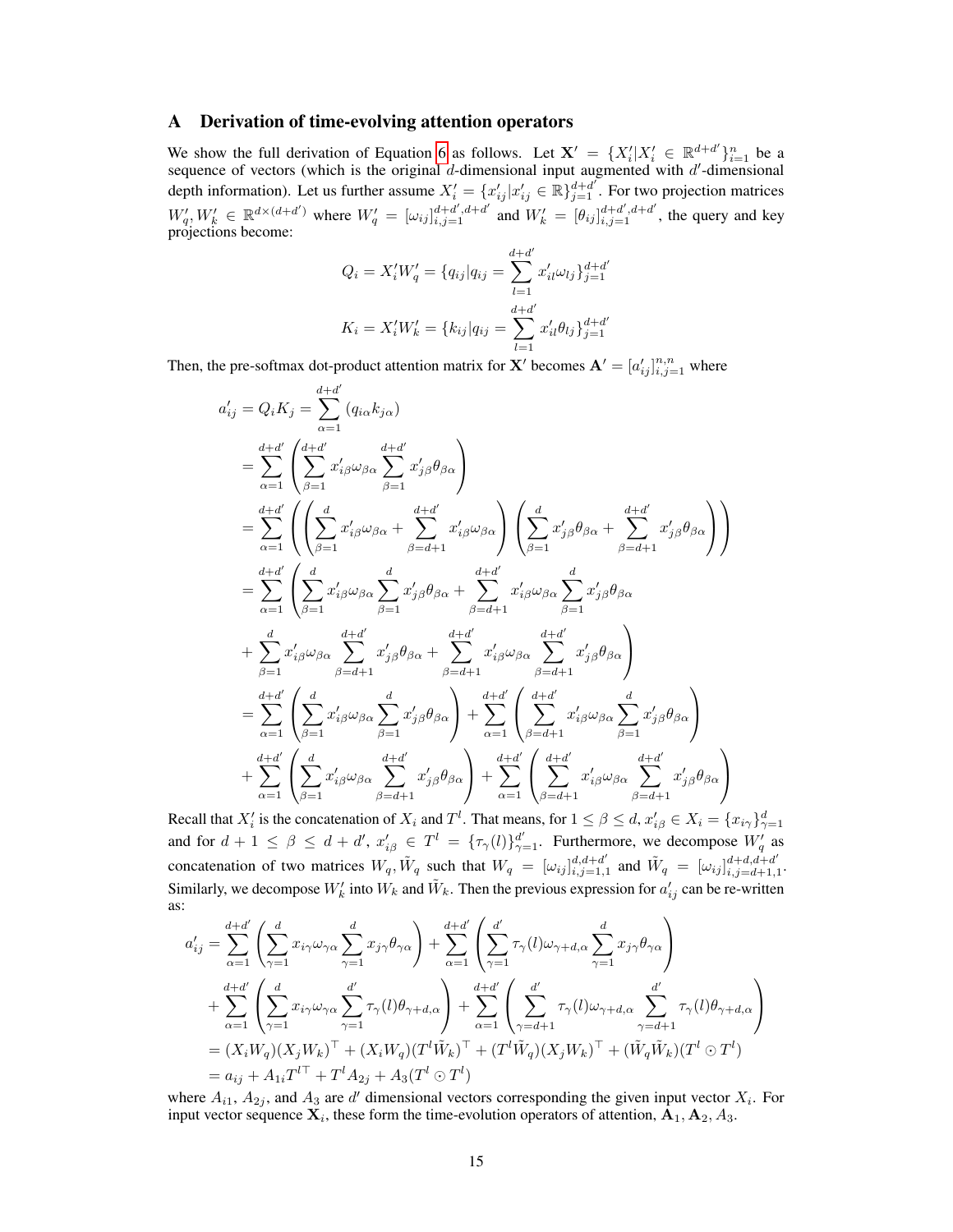## B Properties of random sine-cosine matrices

In Section [5,](#page--1-1) we redesigned a single feed-forward operation at depth l on a given input  $X_i \in \mathbb{R}^d$ to produce output  $X_{i+1} \in \mathbb{R}^{d'}$  as  $X_{i+1} = \sigma(U^l \Sigma V^l X_i + B)$  where  $U^l \in \mathbb{R}^{d \times d}$ ,  $V^l \in \mathbb{R}^{d' \times d'}$  are random sine-cosine matrices to approximate rotation,  $\Sigma \in \mathbb{R}^{d \times d'}$  is a rectangular diagonal matrix with learnable entries  $\{\lambda_j\}_{j=1}^{min(d,\tilde{d}')}$ ,  $B \in \mathbb{R}^{d'}$  is a learnable bias, and  $\sigma(\cdot)$  is a non-linearity (ReLU in our case).  $U^l$  ( $V^l$ ) is defined as

$$
U^{l} = \frac{1}{\sqrt{d}} \begin{bmatrix} \sin(w_{11}^{l} \frac{l}{P}) & \dots & \sin(w_{1\frac{d}{2}}^{l} \frac{dl}{2P}) & \cos(w_{11}^{l} \frac{l}{P}) & \dots & \cos(w_{1\frac{d}{2}}^{l} \frac{dl}{2P}) \\ \vdots & \vdots & \vdots & \vdots \\ \sin(w_{d1}^{l} \frac{l}{P}) & \dots & \sin(w_{d\frac{d}{2}}^{l} \frac{dl}{2P}) & \cos(w_{d1}^{l} \frac{l}{P}) & \dots & \cos(w_{d\frac{d}{2}}^{l} \frac{dl}{2P}) \end{bmatrix}
$$

where  $w_{ij}^l \in \mathcal{N}(0, \sigma^2)$  and  $P = \frac{dL}{2\pi}$ . Let  $A = U^l (U^l)^\top = [\alpha_{ij}]_{i,j=1,1}^{d,d}$ . Then for all  $1 \le i \le d$ ,

$$
\alpha_{ii} = \sum_{j=1}^{\frac{d}{2}} \frac{1}{d} \left( \sin^2(w_{ij} \frac{j l}{P}) + \cos^2(w_{ij} \frac{j l}{P}) \right) = \frac{1}{2}
$$

For all  $i \neq j$ ,

$$
\alpha_{ij} = \frac{1}{d} \sum_{k=1}^{\frac{d}{2}} \left( \sin(w_{ik} \frac{kl}{P}) \sin(w_{jk} \frac{kl}{P}) + \cos(w_{ik} \frac{kl}{P}) \cos(w_{jk} \frac{kl}{P}) \right)
$$

$$
= \frac{1}{d} \sum_{k=1}^{\frac{d}{2}} (A_k + B_k)
$$

2

where  $A_k = \sin(w_{ik} \frac{kl}{P}) \sin(w_{jk} \frac{kl}{P})$  and  $B_k = \cos(w_{ik} \frac{kl}{P}) \cos(w_{jk} \frac{kl}{P})$ . Let  $\frac{kl}{P} = \kappa$ ; then we can rewrite  $A_k$  and  $B_k$  as:

$$
A_k = \left(\frac{\exp(iw_{ik}\kappa) - \exp(-iw_{ik}\kappa)}{2i}\right) \left(\frac{\exp(iw_{jk}\kappa) - \exp(-iw_{jk}\kappa)}{2i}\right)
$$
  
\n
$$
= \frac{-1}{4} \left(\exp(iw_{ik}\kappa + iw_{jk}\kappa) + \exp(-iw_{ik}\kappa - iw_{jk}\kappa) - \exp(iw_{ik}\kappa - iw_{jk}\kappa)\right)
$$
  
\n
$$
B_k = \left(\frac{\exp(iw_{ik}\kappa) + \exp(-iw_{ik}\kappa)}{2}\right) \left(\frac{\exp(iw_{jk}\kappa) + \exp(-iw_{jk}\kappa)}{2}\right)
$$
  
\n
$$
= \frac{1}{4} \left(\exp(iw_{ik}\kappa + iw_{jk}\kappa) + \exp(-iw_{ik}\kappa - iw_{jk}\kappa) + \exp(iw_{ik}\kappa - iw_{jk}\kappa)\right)
$$

Assuming  $w_{ik} \in X$  and  $w_{jk} \in Y$  where X and Y are two independent random variables with pdf defined as  $f(X) = \frac{1}{\sigma\sqrt{2\pi}}\exp(-\frac{X^2}{2\sigma^2})$  and  $f(Y) = \frac{1}{\sigma\sqrt{2\pi}}\exp(-\frac{Y^2}{2\sigma^2})$ ,

$$
\mathbb{E}[\exp(iw_{ik}\kappa + i w_{jk}\kappa)] = \frac{1}{2\pi\sigma^2} \int_{-\infty}^{\infty} \int_{-\infty}^{\infty} \exp(iX\kappa + iY\kappa) \exp(-\frac{X^2}{2\sigma^2}) exp(-\frac{Y^2}{2\sigma^2}) dX dY
$$

$$
= \exp(-\frac{\sigma^2}{2}\kappa)
$$

$$
= \mathbb{E}[\exp(iw_{ik}\kappa - i w_{jk}\kappa)] = \mathbb{E}[\exp(-i w_{ik}\kappa - i w_{jk}\kappa)]
$$

Then

$$
\mathbb{E}[A_k] = \frac{-1}{4} \left( 2 \exp(-\frac{\sigma^2}{2}\kappa) - 2 \exp(-\frac{\sigma^2}{2}\kappa) \right) = 0
$$

and similarly,

$$
\mathbb{E}[B_k] = \frac{1}{4} \left( 2 \exp(-\frac{\sigma^2}{2}\kappa) + 2 \exp(-\frac{\sigma^2}{2}\kappa) \right) = \exp(-\frac{\sigma^2}{2}\kappa)
$$